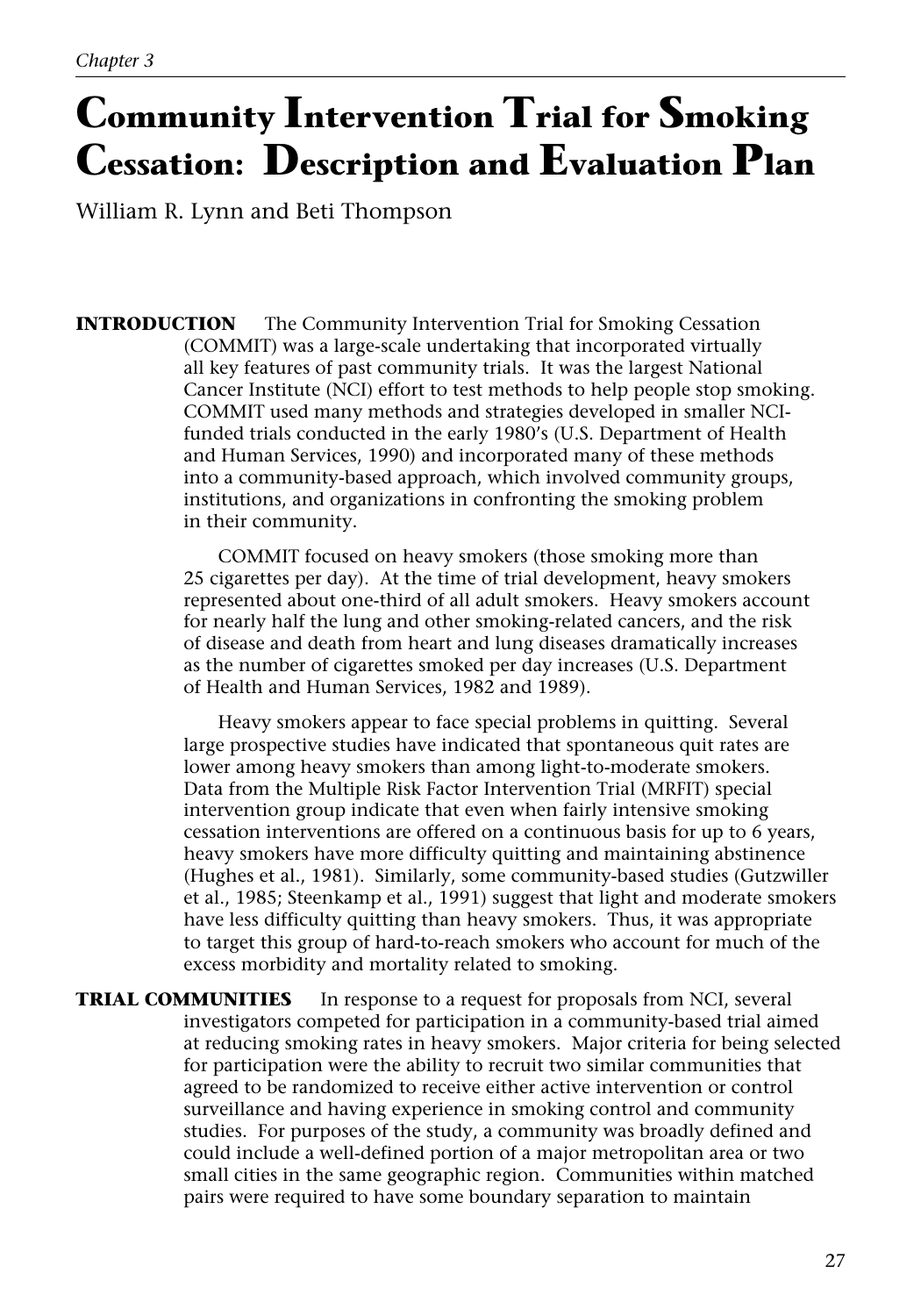independence of intervention activities and to prevent contamination. Within each pair, communities were matched for general sociodemographic factors, including population size, age distribution, demographic profile (ethnicity, proportion female, age distribution, educational distribution, and mean family income level), mobility and migration patterns, extent of urbanization, estimated smoking prevalence rates, and access to a variety of intervention channels.

Criteria for selecting the pair of communities varied by research institution; however, they were required to fall within certain size parameters. The communities were later examined for characteristics thought to be related either to cigarette smoking behavior or access to channels that had been defined for intervention. Some of the latter characteristics included whether community residents received their health care within the community, whether they worked within the community, the availability of media resources, and baseline smoking prevalence. The research institutions and their associated community pairs are identified in Table 1.

#### Table 1 **List of the 22 COMMIT communities**

| Contracting Organization                           | <b>Community Sites</b>            |
|----------------------------------------------------|-----------------------------------|
| Waterloo Research Institute                        | <b>Brantford<sup>a</sup></b>      |
| Waterloo, Ontario, Canada                          | Peterborough                      |
| Kaiser Foundation Research Institute               | Vallejo <sup>a</sup>              |
| Oakland, CA                                        | Hayward                           |
| <b>Roswell Park Memorial Institute</b>             | Utica <sup>a</sup>                |
| Buffalo, NY                                        | Binghamton/Johnson City           |
| Research Triangle Institute                        | Raleigh <sup>a</sup>              |
| Research Triangle, NC                              | Greensboro                        |
| Fred Hutchinson Cancer Research Center             | <b>Bellingham<sup>a</sup></b>     |
| Seattle, WA                                        | Longview/Kelso                    |
| University of Medicine and Dentistry of New Jersey | Paterson <sup>a</sup>             |
| Newark, NJ                                         | Trenton                           |
| Oregon Research Institute                          | Medford/Ashland <sup>a</sup>      |
| Eugene, OR                                         | Albany/Corvallis                  |
| University of Massachusetts Medical School         | Fitchburg/Leominster <sup>a</sup> |
| Worcester, MA                                      | Lowell                            |
| The Lovelace Institutes                            | Santa Fe <sup>a</sup>             |
| Albuquerque, NM                                    | Las Cruces                        |
| University of Iowa                                 | Cedar Rapids/Marion <sup>a</sup>  |
| Iowa City, IA                                      | Davenport                         |
| American Health Foundation                         | Yonkers <sup>a</sup>              |
| New York, NY                                       | New Rochelle                      |

<sup>a</sup> Community randomized to receive intervention.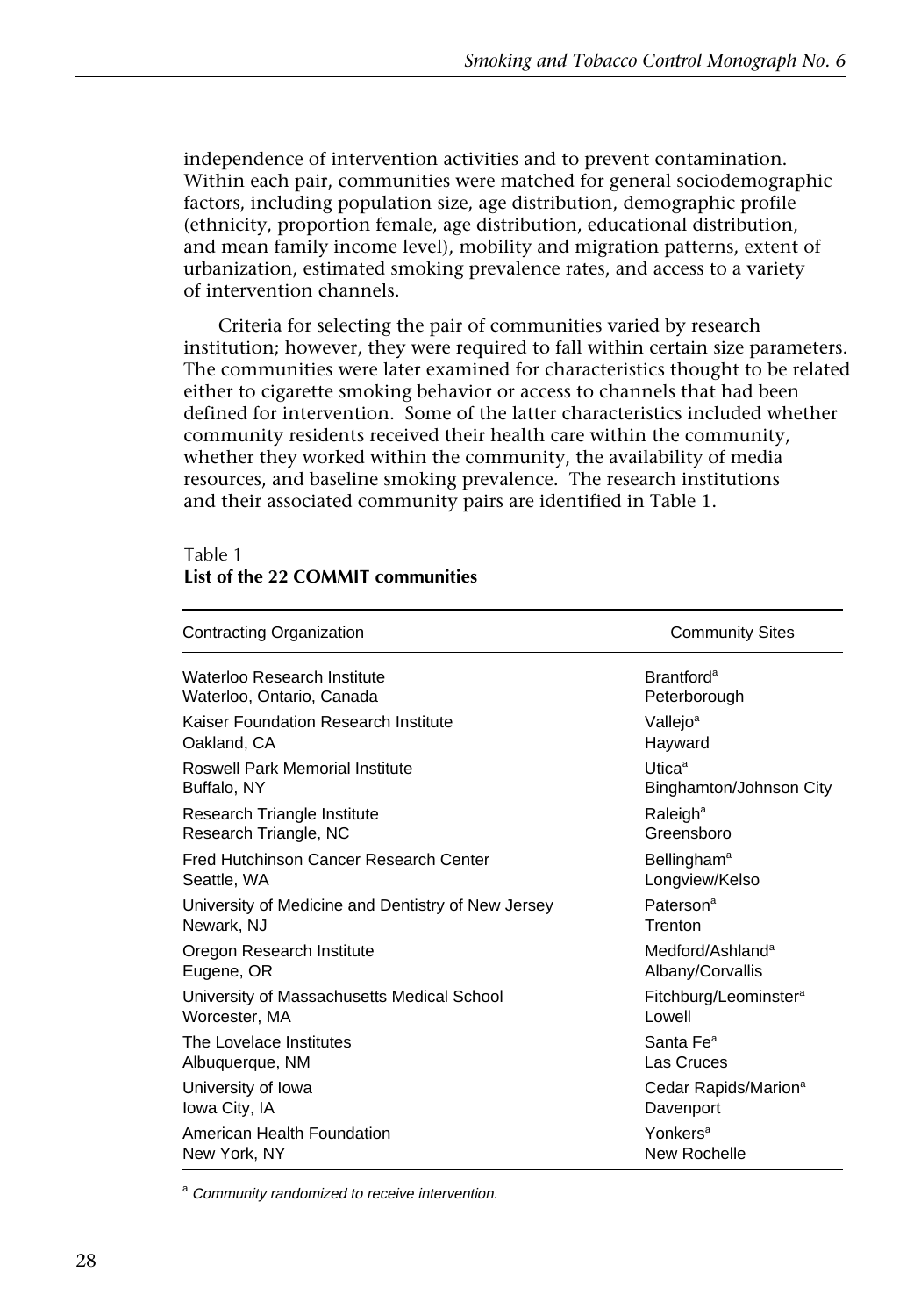The community populations ranged from 49,421 to 251,208 with comparable statistical means for the pooled intervention and comparison communities. Overall, the intervention and comparison communities were well matched with regard to general sociodemographic variables (see Table 2). A cluster analysis was performed using census data for eight demographic variables on which the pairs could demonstrate agreement: racial distribution, Hispanic ethnicity, gender by age, gender by marital status, general occupational category, educational attainment, family income, and years resident in the current household. This analysis verified the comparability of the households in the community pairs.

## Table 2 **Sociodemographic characteristics of community pairs**

| Community/Area                | Population | White<br>(%) | Female<br>(% ) | Ages<br>25-64<br>(% ) | High<br>School<br>Graduate<br>(% ) | Low<br>Income<br>(% ) |
|-------------------------------|------------|--------------|----------------|-----------------------|------------------------------------|-----------------------|
| Vallejo, CA                   | 120,060    | 52.1         | 50.2           | 51.1                  | 80.7                               | 17.1                  |
| Hayward, CA                   | 141,893    | 63.5         | 50.8           | 53.9                  | 75.3                               | 16.3                  |
| Cedar Rapids/Marion, IA       | 144,243    | 96.3         | 51.7           | 52.1                  | 85.0                               | 20.6                  |
| Davenport, IA                 | 125,593    | 91.0         | 52.1           | 50.5                  | 81.5                               | 24.9                  |
| Fitchburg/Leominster, MA      | 79,339     | 91.3         | 51.8           | 49.8                  | 72.0                               | 24.2                  |
| Lowell, MA                    | 103,439    | 81.2         | 51.4           | 47.5                  | 65.8                               | 27.9                  |
| Paterson, NJ                  | 141,431    | 41.3         | 52.1           | 49.3                  | 54.9                               | 28.2                  |
| Trenton, NJ                   | 91,688     | 42.0         | 51.3           | 49.9                  | 58.2                               | 29.7                  |
| Santa Fe, NM                  | 68,092     | 81.3         | 52.3           | 55.7                  | 83.4                               | 22.0                  |
| Las Cruces, NM                | 69,015     | 88.8         | 51.0           | 48.2                  | 78.4                               | 34.3                  |
| Yonkers, NY                   | 61.698     | 68.3         | 53.6           | 53.0                  | 72.9                               | 22.5                  |
| New Rochelle, NY              | 49,421     | 70.9         | 53.5           | 52.7                  | 72.5                               | 21.3                  |
| Utica, NY                     | 76.967     | 87.8         | 53.1           | 46.8                  | 68.8                               | 37.1                  |
| Binghamton/Johnson City, NY   | 73,632     | 93.2         | 53.1           | 47.8                  | 74.2                               | 35.8                  |
| Raleigh, NC                   | 232.652    | 70.8         | 51.5           | 54.8                  | 86.5                               | 18.9                  |
| Greensboro, NC                | 251,208    | 71.1         | 52.7           | 53.4                  | 79.0                               | 21.0                  |
| Medford/Ashland, OR           | 66.832     | 94.7         | 52.4           | 49.1                  | 83.4                               | 29.8                  |
| Albany/Corvallis, OR          | 77,323     | 92.2         | 50.4           | 45.6                  | 87.5                               | 31.4                  |
| Bellingham, WA                | 76,908     | 92.9         | 51.3           | 48.4                  | 85.4                               | 24.9                  |
| Longview/Kelso, WA            | 62,433     | 95.0         | 50.9           | 50.3                  | 77.5                               | 28.2                  |
| Brantford, Ontario, Canada    | 88,525     | a            | 51.5           | 50.7                  | 56.3                               | 14.9                  |
| Peterborough, Ontario, Canada | 91,075     | a            | 52.2           | 49.7                  | 63.4                               | 15.0                  |
| Mean for Intervention Sites   | 105,159    | 74.6         | 51.8           | 51.4                  | 76.2                               | 22.7                  |
| Mean for Comparison Sites     | 103,338    | 76.6         | 51.8           | 50.6                  | 74.5                               | 24.6                  |

<sup>a</sup> Data not available.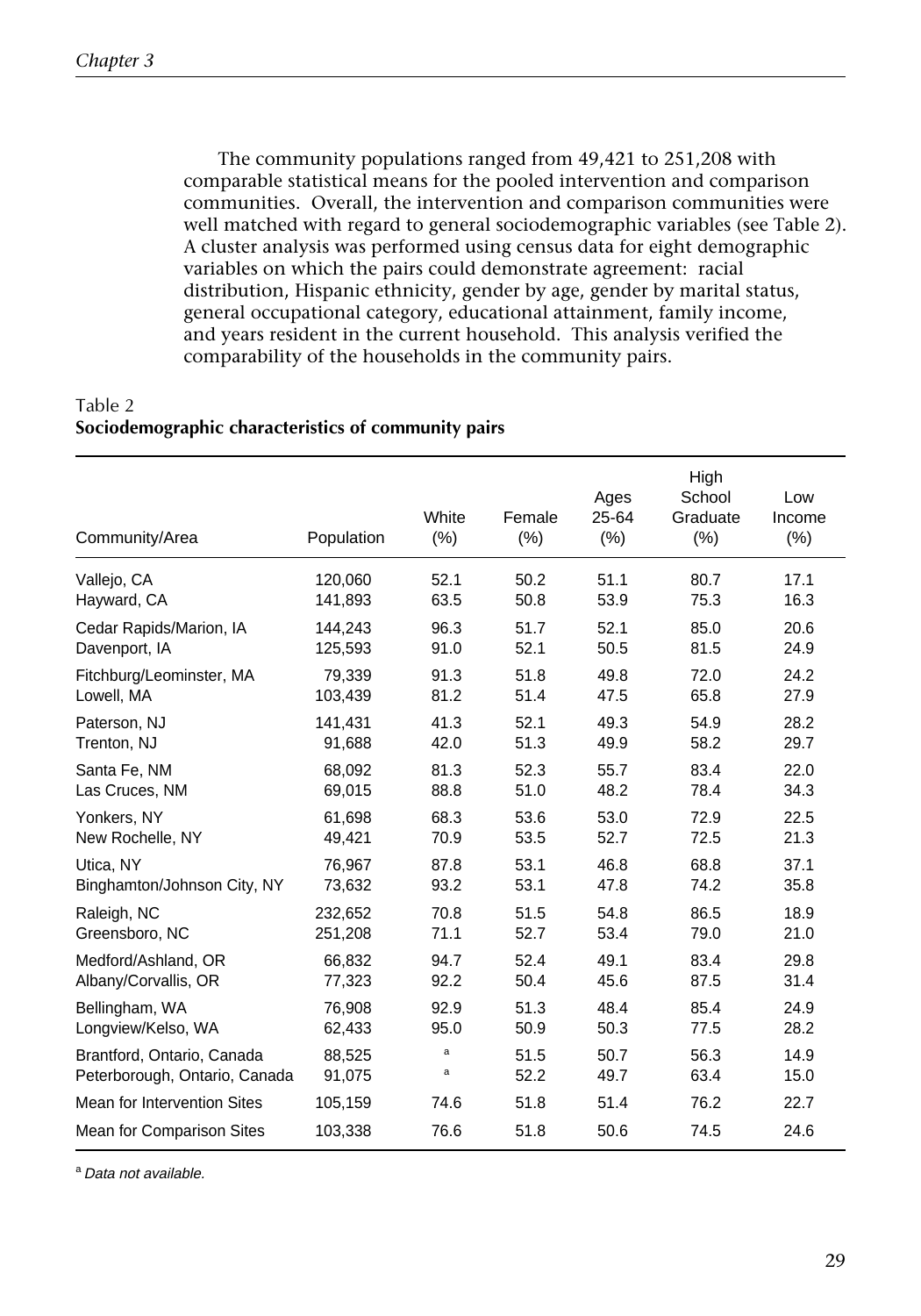**TRIAL TIMELINE** The COMMIT trial was initiated in September 1986 and was implemented in three phases. Phase I (October 1986 through October 1988) focused on the development of a standard intervention protocol, an evaluation plan, and the baseline assessment, randomization, and mobilization of communities. During Phase II (October 1988 through December 1992) the intervention was implemented in the 11 intervention communities. During Phase III (January 1993 through March 1995) final surveys were conducted, and data from the trial continue to be analyzed.

**OVERALL** The study's evaluation plan measures changes in community smoking **EVALUATION** patterns and allows for testing the assumptions that have guided the **PLAN** development of the intervention strategies. Evaluation strategies are organized into four components: (1) outcome evaluation, which measures changes in smoking behavior; (2) impact evaluation, which measures changes in factors thought to be important in facilitating communitywide smoking behavior changes (including social norms about smoking, tobacco intervention activities by health care providers, and media coverage of tobacco issues); (3) process evaluation, which documents the extent of intervention implementation; and (4) economic evaluation, which estimates the costs of the COMMIT interventions.

**OUTCOME** The primary hypothesis to be tested in the trial was that the **EVALUATION** implementation of a defined intervention protocol, delivered through multiple community groups and organizations and using limited external resources, would result in a quit rate in heavy smokers that was at least 10 percentage points greater (e.g., 25 versus 15 percent) than that observed in the comparison communities. Outcome evaluation was designed to measure the effect of the COMMIT intervention on (1) smoking cessation rates among cohorts of heavy smokers, (2) smoking cessation rates among cohorts of light-to-moderate smokers, (3) the prevalence of overall smoking among adults, and (4) smoking onset among adolescents. The primary outcome measure was the smoking cessation rate of a representative cohort of heavy smokers; a secondary outcome measure was the smoking cessation rate of a representative cohort of light-to-moderate smokers.

**Endpoint and** To identify residents to be tracked as cohort members and to **Evaluation Cohorts** provide baseline prevalence estimates, a telephone survey was performed at baseline (January 1988) prior to randomization of communities. The baseline telephone survey provided information on smoking prevalence and recent quit rates for adults between ages 25 and 64 in the paired communities. The overall estimated prevalence of cigarette smoking was about 28 percent, which was comparable with national estimates of 30 percent, as reported in the 1984 National Health Interview Survey (Kovar and Poe, 1985). The specific estimates for the 22 communities (shown in Table 3) demonstrate that the community pairs were well matched not only on demographic characteristics but also on smoking prevalence and recent cessation behavior.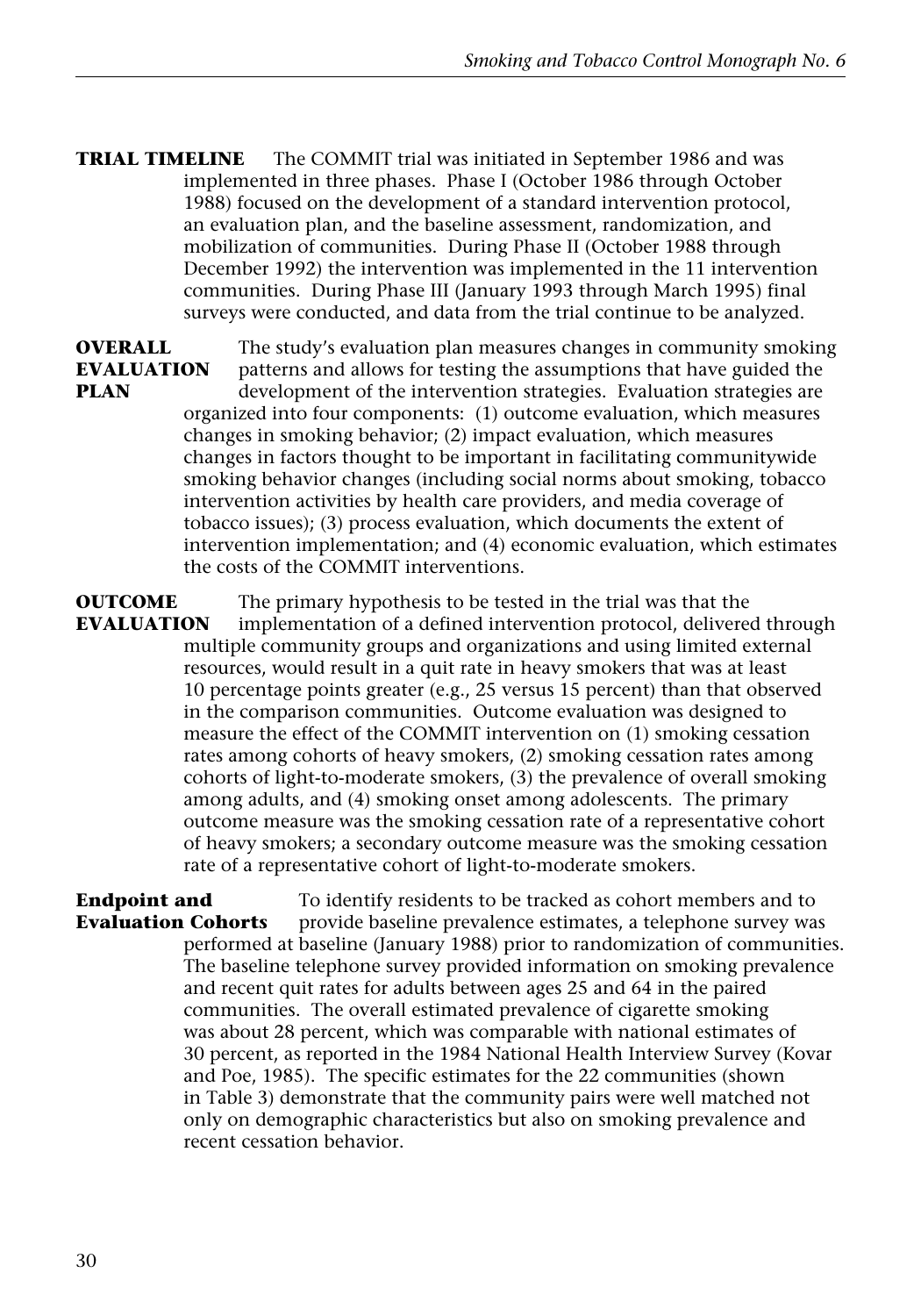|                               |            | <b>Quit Rate</b> |            |          |  |
|-------------------------------|------------|------------------|------------|----------|--|
| Community/Area                | Smoking    | Rate for         | Rate for   | Rate for |  |
|                               | Prevalence | 2.5 Years,       | 2.5 Years, | 5 Years, |  |
|                               | 1988       | 1983-85          | 1986-88    | 1983-88  |  |
| Vallejo, CA                   | 26.06      | 11.8             | 18.4       | 28.0     |  |
| Hayward, CA                   | 24.90      | 10.6             | 18.9       | 27.5     |  |
| Cedar Rapids/Marion, IA       | 22.35      | 14.0             | 18.8       | 30.1     |  |
| Davenport, IA                 | 26.22      | 14.2             | 16.3       | 28.2     |  |
| Fitchburg/Leominster, MA      | 26.27      | 12.2             | 17.5       | 27.6     |  |
| Lowell, MA                    | 29.08      | 11.1             | 16.9       | 26.1     |  |
| Paterson, NJ                  | 26.49      | 7.0              | 14.5       | 20.5     |  |
| Trenton, NJ                   | 28.76      | 9.9              | 13.3       | 21.9     |  |
| Santa Fe, NM                  | 21.96      | 16.0             | 22.5       | 34.9     |  |
| Las Cruces, NM                | 19.54      | 13.6             | 21.0       | 31.7     |  |
| Yonkers, NY                   | 24.76      | 11.8             | 18.4       | 28.0     |  |
| New Rochelle, NY              | 24.87      | 14.0             | 16.9       | 28.5     |  |
| Utica, NY                     | 26.49      | 11.9             | 16.9       | 26.8     |  |
| Binghamton/Johnson City, NY   | 25.54      | 11.4             | 17.0       | 26.5     |  |
| Raleigh, NC                   | 22.84      | 12.4             | 19.7       | 29.6     |  |
| Greensboro, NC                | 25.67      | 11.8             | 16.9       | 26.6     |  |
| Medford/Ashland, OR           | 21.05      | 13.5             | 20.1       | 30.9     |  |
| Albany/Corvallis, OR          | 18.29      | 13.2             | 19.2       | 29.8     |  |
| Bellingham, WA                | 20.10      | 13.1             | 22.6       | 32.8     |  |
| Longview/Kelso, WA            | 25.53      | 12.7             | 18.3       | 28.7     |  |
| Brantford, Ontario, Canada    | 32.02      | 11.2             | 13.2       | 22.9     |  |
| Peterborough, Ontario, Canada | 28.06      | 10.3             | 17.0       | 25.6     |  |
| Mean for Intervention Sites   | 24.45      | 12.3             | 18.4       | 28.4     |  |
| Mean for Comparison Sites     | 25.44      | 12.1             | 17.4       | 27.4     |  |

#### Table 3 **Estimated smoking prevalence (by percent) and quit rates (by percent) in the COMMIT communities**

Source: COMMIT Research Group, 1991.

The baseline telephone survey was conducted centrally using a modified random-digit-dialing technique with community-specific geographic screening to identify households within the target areas. Questions about gender, age, name, and smoking status of each adult household member (age 18 or older) were asked of an eligible proxy. This roster was used to identify potential members of the cohorts and to provide the basis for community smoking prevalence and quit-rate estimates. The response rate for this survey was 88.1 percent, with an average of 6,000 households listed in each of the 22 communities.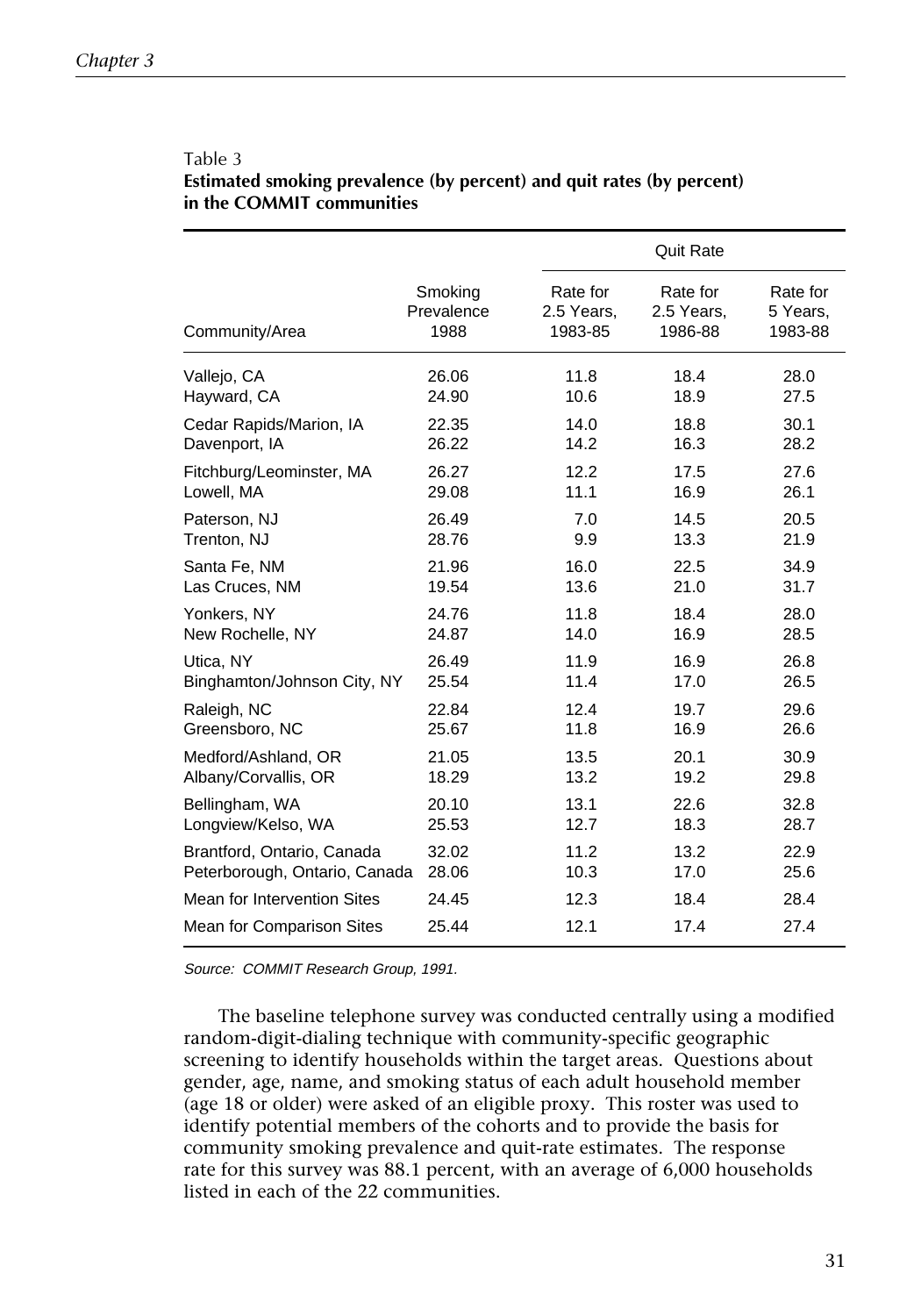From this roster, current smokers and recent quitters were interviewed to determine the quantity and duration of cigarette smoking, quit attempts, desire to quit, and demographic and socioeconomic characteristics and to obtain tracking information. Groups of about 500 heavy smokers and 500 light-to-moderate smokers between ages 25 and 64 were identified in each community. (A smoker was defined as one who has smoked at least 100 cigarettes and who smokes currently; a heavy smoker was defined as one who smokes 25 or more cigarettes per day.) The response rate for this extended interview was 86.4 percent. The group of approximately 500 heavy and 500 light-to-moderate smokers was then subdivided into an endpoint cohort and evaluation cohort.

A randomly chosen 80-percent sample was drawn from each heavy and light-to-moderate smoker group to form the endpoint cohorts. Cohort members were not explicitly notified of their status; however, respondents were informed that annual contacts would occur. The endpoint cohorts were contacted briefly by telephone each year to determine smoking status and to update tracking information. To minimize reactivity, these cohorts were resurveyed indepth only at the end of the study. Figure 1 gives information on cohort size and smoking habits and shows the timing of cohort surveys. Attrition within cohorts was anticipated; the initial cohort sample sizes were selected so that sufficient statistical power would exist for the cohorts at the end of the trial.

The remaining 20 percent (approximately 100 individuals) of each heavy and light-to-moderate smoker group, along with approximately 100 recent quitters (who had quit within the previous 5 years) were identified to be part of the evaluation cohort. In 1989, an additional 100 nonsmokers (who never smoked or had quit more than 5 years earlier) per community were added to this cohort. At the beginning of the intervention (1989), members of this cohort were asked questions to assess three elements related to intermediate trial goals: the population impact of COMMIT on intervention program awareness, receptivity, and participation; recognition that smoking is a public health problem; and change in the social acceptability of smoking (see Figure 1). Questions also were asked at the midpoint (1991) and the end (1993) of the intervention. Members of the evaluation cohort also were contacted in 1990 and 1992 to update smoking status and tracking information.

The primary analysis compared quit rates among cohorts of heavy smokers in the pooled intervention and comparison communities. Other analyses compared quit rates among cohorts of light-to-moderate smokers, changes in prevalence of smoking, and changes in norms and attitudes about smoking. To ensure that the cohorts remained as representative as possible of their communities, no intervention activities were directed at individual cohort members; trial investigators and local program staff members had no knowledge of which smokers had been selected for the COMMIT cohorts. Population-based surveys were conducted centrally by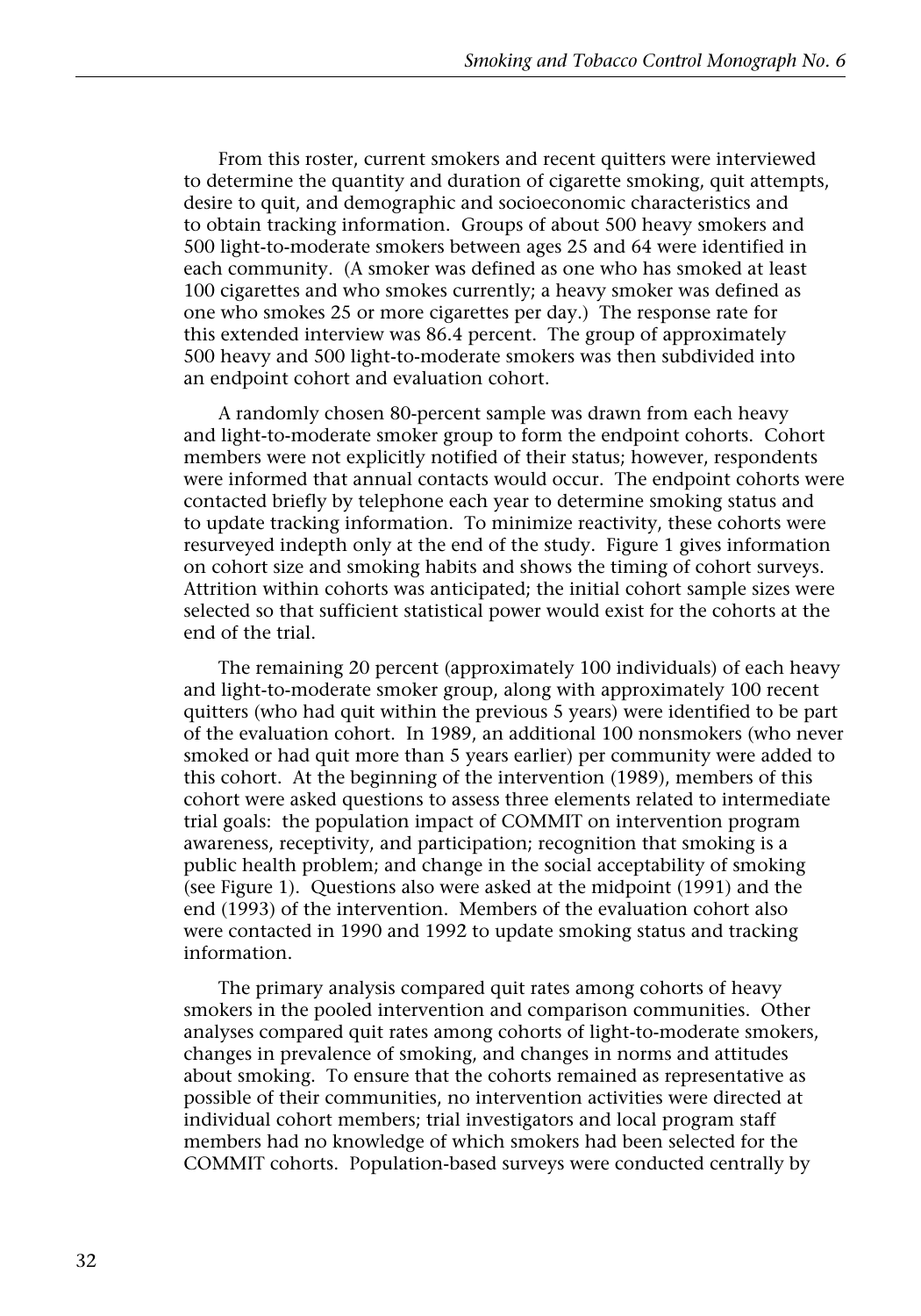

#### Figure 1 **Surveys to assess smoking status (endpoint) and surveys to assess communitywide changes (evaluation)**

Key:  $H =$  heavy;  $LM =$  light-to-moderate;  $Ex =$  ex-smoker; Never = never-smoker.

Source: COMMIT Research Group, 1991.

2. Final interview of endpoint cohorts

independent contractors. All surveys were identified as being sponsored by the U.S. Public Health Service and were not linked to local COMMIT activities.

plus attitudes and awareness questions

**Definition of** At the end of the trial, smoking status among individuals in the **Trial Endpoints** heavy smoker cohort was determined and compared for the intervention and comparison communities. A "quitter" was defined as a smoker who did not smoke for at least 6 months prior to the final followup survey in 1993. The quit rates were selected as the primary endpoint and because an estimated 6,000 households in each community would have to be contacted to identify the heavy smokers—community members' change in smoking prevalence served as a secondary endpoint. The two endpoints provided different but complementary information. The cohorts gave information on individuals followed over time, but the data might have been complicated by loss to followup and reactivity. The community was the unit of analysis, and the community quit rates and prevalence of smoking were also valid indicators of community change.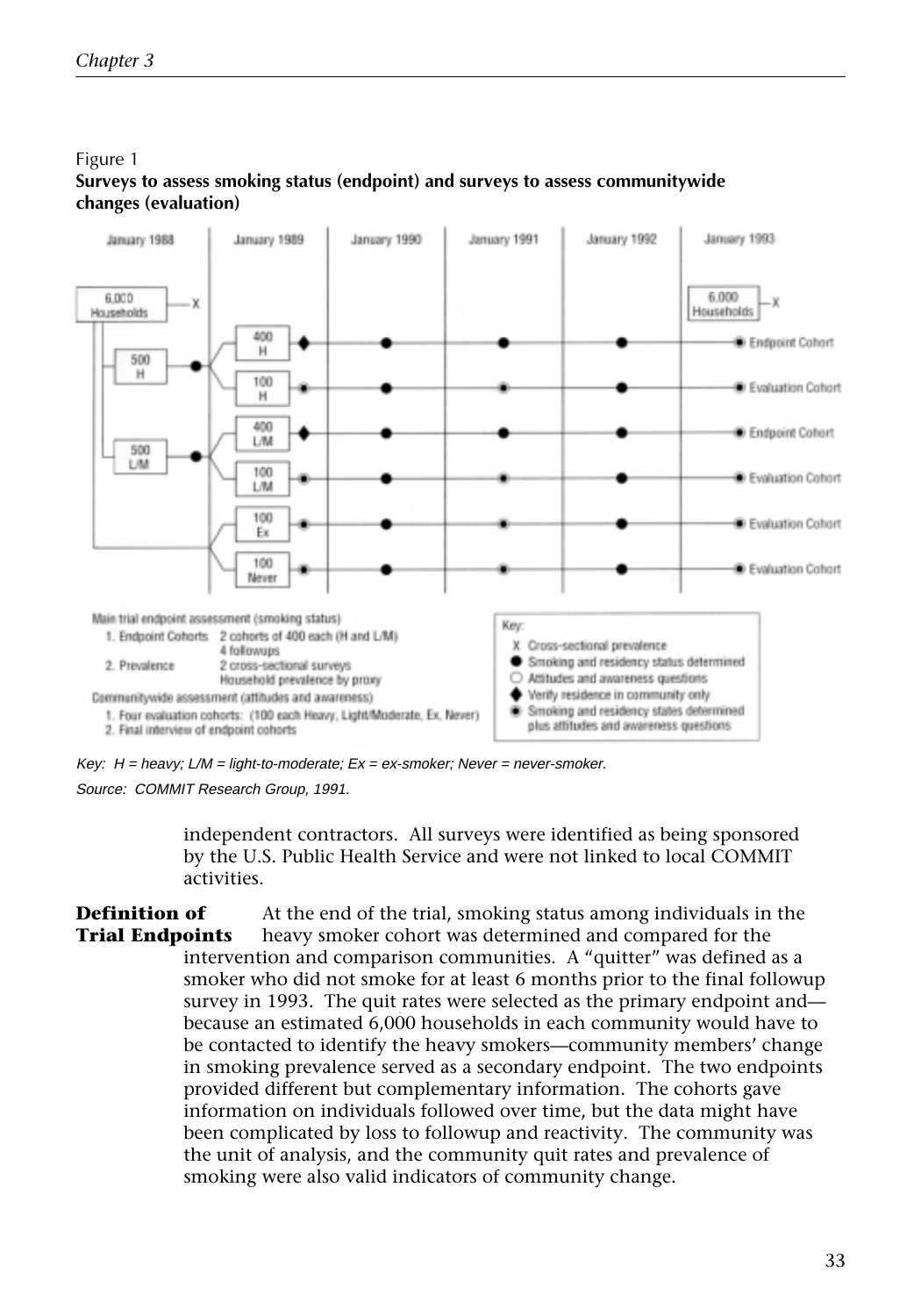Because the community was the unit of analysis, the power calculations for the cohort endpoint depend mainly on the number of communities and the estimates of variance in quit rates between communities. The power was less sensitive to the number of individuals in the cohort in each community. Using an estimate of the intercommunity variance based on data from the MRFIT and assuming that matching was completely ineffective, a cohort of 250 heavy smokers in each community yields a power of about 90 percent for detecting a 10-percent difference in the quit rate among heavy smokers, using a one-sided test, with the probability of a Type I error set at .05. The power to detect a difference of 10 percent among all smokers is also about 90 percent (Gail et al., 1992).

**Matching** COMMIT was a randomized study employing a matched-pairs design. **Communities** Matching was not necessary for evaluation plan efficiency; however, because the study consisted of matched pairs of communities, efficiency was increased (Freedman et al., 1990). Pairs of communities were selected on the basis of their geographical proximity and were later matched on variables strongly expected to relate to the outcome variable—the smoking quit rate. The matching variables ideally would be related to the smoking quit rates, but quantitative data on the gain in efficiency from the matching were not available. Therefore, before randomization, the baseline survey of each community was conducted to determine the prevalence of smoking and, of great relevance, the smoking quit rate over the previous 5 years. When this sequence (initial matching, acquisition of baseline information, randomization) was utilized, it was possible, even before the study began, to estimate the gains in efficiency from the matching. With the use of the baseline quit rates as surrogates for the quit rates to be observed over the 5 years of the study, an efficiency gain resulting from matching is predicted. The power for the cohort analyses may be as high as 98 percent, if the matching is as effective as findings indicate (Freedman et al., 1990).

**IMPACT EVALUATION** Impact evaluation was conducted by special population surveys to monitor whether changes in the channels of intervention that were hypothesized to reach the smokers were occurring. These included surveys of physicians and dentists, physicians' and dentists' office staffs, worksites, schools, cessation resources and services providers, and religious organizations. Hypotheses also were suggested that youth would be affected by a community trial; thus, youth also were surveyed. Each population is briefly described below; for more detail, see Mattson and colleagues (1990-91).

**Physicians and** Surveys of physicians and dentists within the communities were **Dentists** conducted to assess the impact of interventions on patients' counseling. Questionnaire items corresponded to the practice behaviors that were included in the intervention protocol. Information also was collected on office environments (smoke-free or not) and opportunities for training in smoking cessation counseling.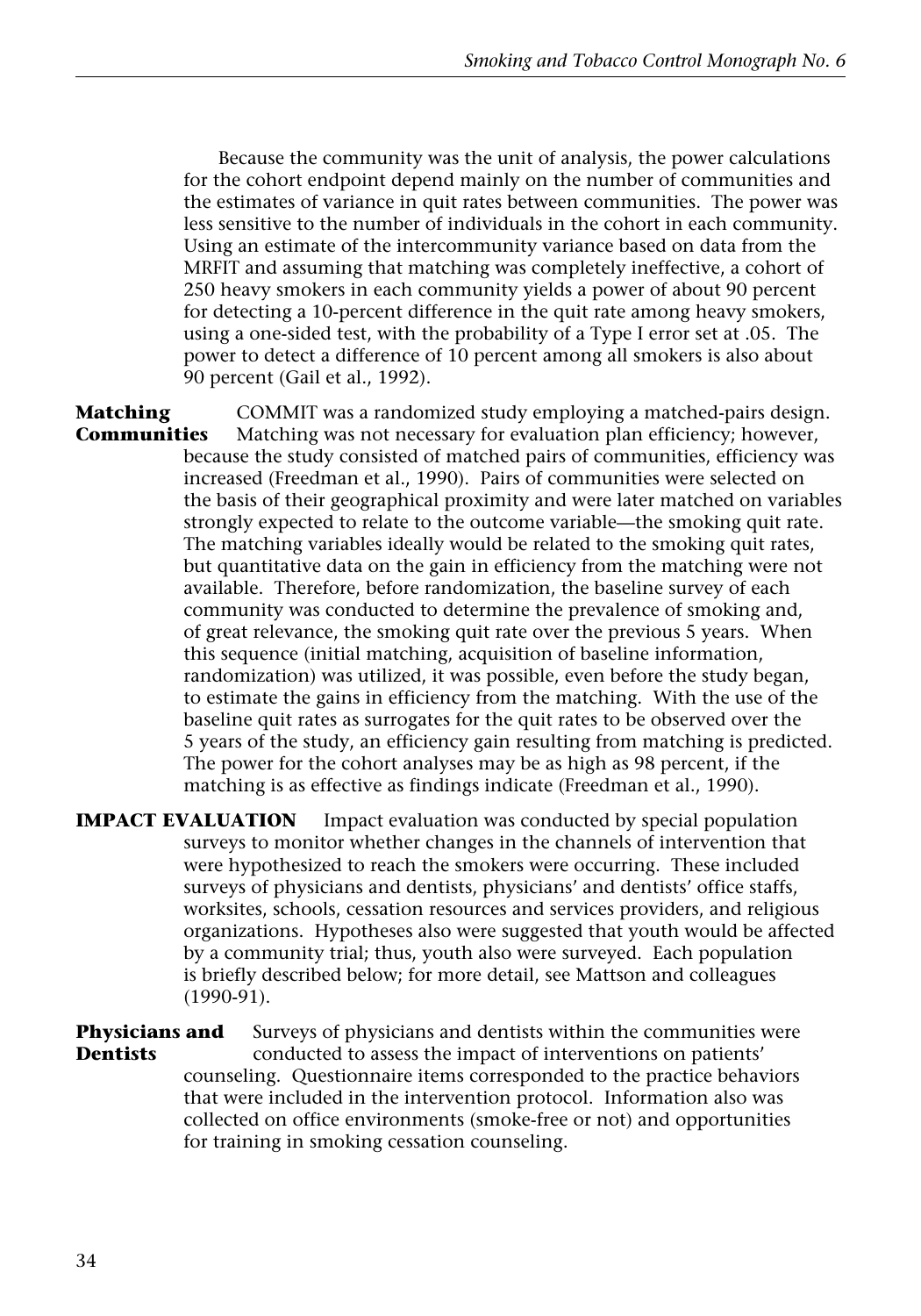| Physicians' and         | Surveys of physicians' and dentists' office staff were conducted to |
|-------------------------|---------------------------------------------------------------------|
| <b>Dentists' Office</b> | determine office environments, availability of smoking cessation    |
| <b>Staffs</b>           | assistance for patients, signage regarding nonsmoking, and presence |
|                         | of chart reminder systems for smoking patients.                     |

- **Worksites** Worksite surveys focused on the presence of restrictive smoking policies, the presence or absence of employer motivational or incentive programs, and the availability of worksite smoking cessation programs.
- **Schools** Surveys in schools focused on restrictive smoking policies, including identification of groups to whom restrictions applied (e.g., students, staff).

**Cessation Resources** This survey assessed the number of cessation resources and **and Services Providers** services available in the communities and the extent to which such services were used.

**Religious** This group was surveyed for the presence of restrictive smoking **Organizations** policies as well as the availability of smoking cessation resources.

**Youth** The COMMIT intervention targeted adult heavy smokers, but it was likely that a communitywide campaign against smoking would also affect the smoking behavior of adolescents. For this reason, the COMMIT evaluation included assessments of the smoking habits and attitudes of representative samples of ninth-grade students in intervention and comparison communities in 1990 and 1993. A random sample of approximately 18 ninth-grade classrooms per community, involving approximately 450 students, was surveyed in 1990 and again in 1993. The sample size of the youth survey was designed to permit detection of a 5-percent net change (e.g., from 10 to 15 percent) in surveyed adolescent smoking prevalence between intervention and comparison matched communities.

**PROCESS** Another level of evaluation revolved around the activities that were **EVALUATION** developed to meet the impact objectives. The activities had process objectives attached to them that were designed to achieve the impact goals. Process objectives specified what was considered to be the minimal amount of intervention change required to contribute to the achievement of the overall trial goal. Information was collected on the implementation of each protocol activity, including when events were held, number of attendees, materials distributed, and miscellaneous information. This information was collected through a computerized tracking system developed for this project (Corbett et al., 1990-91).

> The COMMIT Program Records System (PRS) was a computerized relational database that had two major purposes: (1) data collection of activities and participation by local groups and individuals and regular updating of the denominators for the various process objectives; and (2) provision of an efficient system to capture, retrieve, display, and report information both locally and trialwide. Centralized quality control procedures were followed.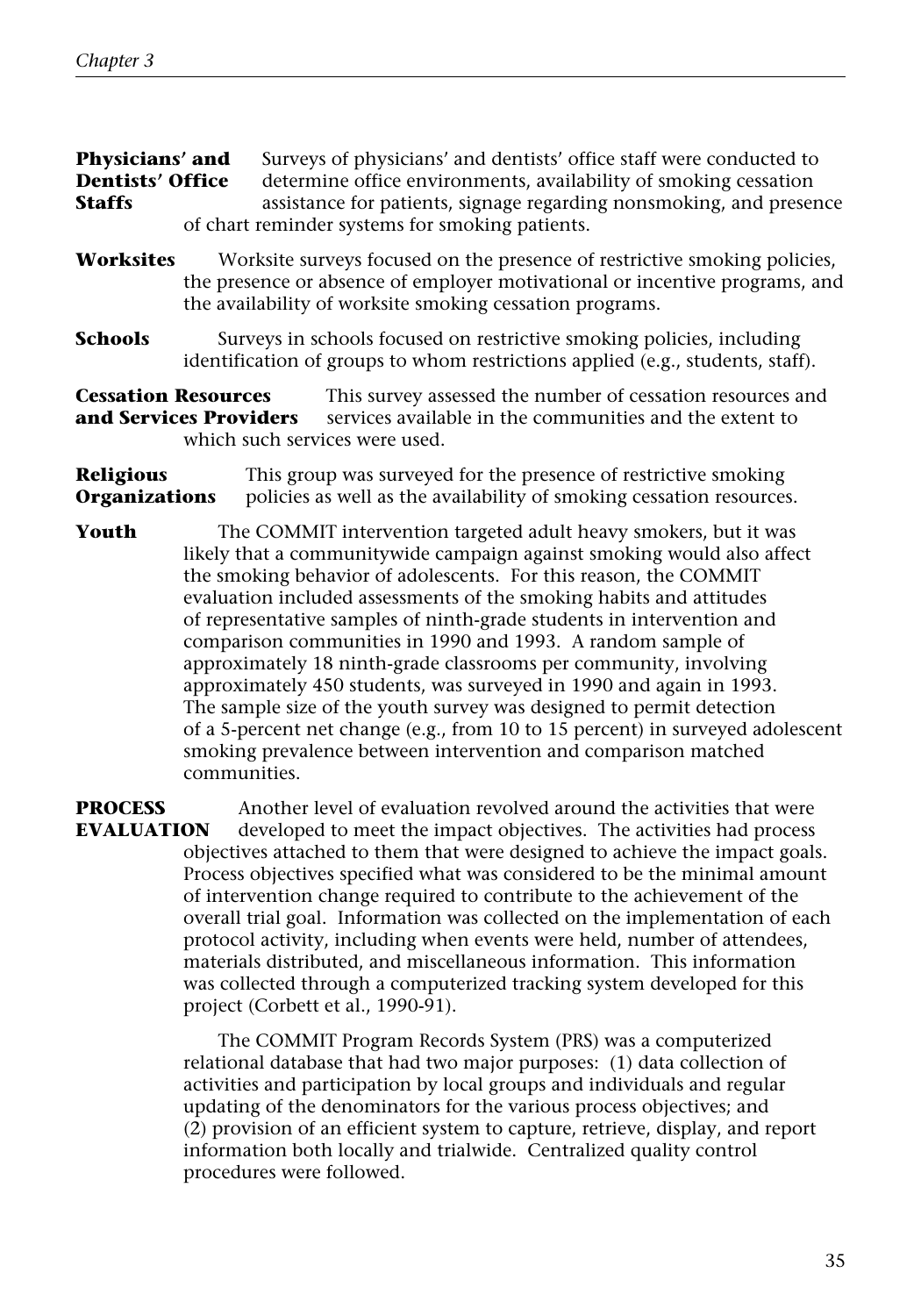The data collection process was based on standard forms completed by field staff members as specific activities were initiated, planned, and implemented. The data from the forms were then entered into the system, using preexisting screens and prompts. During the initial stages of the local operations, field staff members also entered the names, addresses, and other contact information for the various groups that were the targets for intervention (e.g., physicians and dentists, hospitals and clinics, worksites, schools, cessation resources and services providers, and religious organizations). These files were named the "affiliate" files and were used to produce sampling frames for surveys and mailing labels and to provide the denominators, updated annually, for each of the targeted groups. The system also allowed recording of data related to other trial objectives, such as monitoring of media (newspapers, billboards, and some electronic media) and optional activities conducted by the community.

The system produced, on request, a status report for process objective attainment. Summary scores of process objectives attained were calculated by community, intervention channel, and the overall trial.

Another part of process evaluation was the development of a method to collect regular qualitative data on trial activities, which was done through a quarterly report that described various interactions with the community volunteers working on the trial, monitored legislative events, kept track of changes in the community context, and documented case studies within the communities (Corbett et al., 1990-91).

**ECONOMIC** The final level of evaluation for the trial was an economic analysis **EVALUATION** to estimate the costs of the trial. The primary outcome of this analysis would be the estimated marginal societal costs of increased smoking cessation (Mattson et al., 1990-91). The analysis also would examine the resources provided by the funding agency and estimate the extent to which those agency resources generated additional community resources for smoking cessation.

**SUMMARY** The COMMIT evaluation was as ambitious as the trial. Trial investigators developed a multilevel approach to the project evaluation. Each level down from the outcome evaluation in the cohort of heavy smokers provided a richer and more indepth understanding of what happened in the trial. In a symposium held more than a decade ago, researchers acknowledged that community interventions presented unique problems for assessment of results because the interventions were designed to reach further than the individuals being evaluated (Hulley, 1978; Syme, 1978). Using the multilevel evaluation plan described here will allow researchers to ascertain the "dose" of intervention delivered to each community, the association between the dose and the intermediary agents that were expected to change their activities and behavior to encourage smokers to quit (e.g., policies advocated by physicians and dentists, worksite policies), the receipt of the interventions by individuals (change in attitudes and community norms around smoking), and the change in behavior (smoking cessation).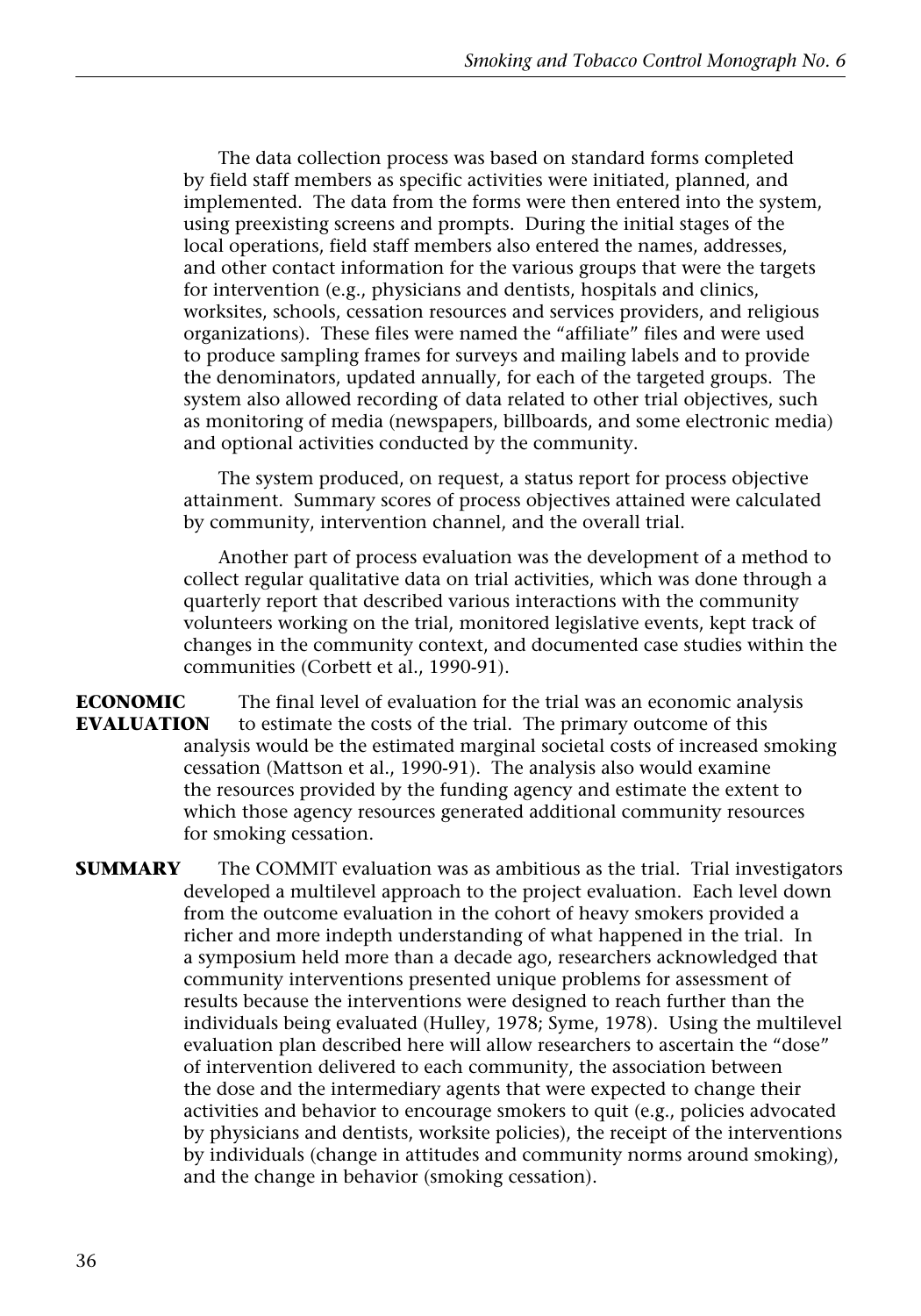### **REFERENCES**

COMMIT Research Group. Community Intervention Trial for Smoking Cessation (COMMIT): Summary of design and intervention. *Journal of the National Cancer Institute* 83(22): 1620-1628, 1991.

Corbett, K., Thompson, B., White, N., Taylor, M. (for the COMMIT Research Group). Process evaluation in the Community Intervention Trial for Smoking Cessation (COMMIT). *International Quarterly of Community Health Education* 11(3): 291-309, 1990- 91.

Freedman, L.S., Green, S.B., Byar, D.P. Assessing the gain in efficiency due to matching in a community intervention study. *Statistics in Medicine* 9: 943-952, 1990.

Gail, M.H., Byar, D.P., Pechacek, T.F. (for the COMMIT Research Group). Aspects of statistical design for the Community Intervention Trial for Smoking Cessation (COMMIT). *Controlled Clinical Trials* 13: 6-21, 1992.

Gutzwiller, F., Nater, B., Martin, J. Community-based primary prevention of cardiovascular disease in Switzerland: Methods and results of the National Research Program (NRP 1A). *Preventive Medicine* 14: 482-491, 1985.

Hughes, G.H., Hymowitz, N., Ockene, J.K., Simon, N., Vogt, T.F. (for the MRFIT Group). The Multiple Risk Factor Intervention Trial (MRFIT) V. Intervention on smoking. *Preventive Medicine* 10: 476-500, 1981.

Hulley, S.B. Symposium on CHD prevention trials: Design issues in testing life style intervention. *American Journal of Epidemiology* 108(2): 85-86, 1978.

Kovar, M.G., Poe, G.S. *The National Health Interview Survey: Design, 1973-84, and Procedures, 1975-83. A National Probability Sample Survey of the Civilian Noninstitutionalized Population of the United States*. National Center for Health Statistics. Washington, DC: Supt. of Docs., U.S. Govt. Print. Off., 1985.

#### **AUTHORS**

William R. Lynn COMMIT Project Officer Public Health Applications Research Branch Cancer Control Science Program National Cancer Institute National Institutes of Health Executive Plaza North, Room 241 6130 Executive Boulevard, MSC-7337 Bethesda, MD 20892-7337

Mattson, M., Cummings, K.M., Lynn, W., Giffen, C., Corle, D., Pechacek, T.F. (for the COMMIT Research Group). Evaluation plan for the Community Intervention Trial for Smoking Cessation (COMMIT). *International Quarterly of Community Health Education* 11(3): 271-289, 1990-91.

Steenkamp, H.J., Jooste, P.L., Jordaan, P.C., Swanepoel, A.S., Rossouw, J.E. Changes in smoking during a community-based cardiovascular disease intervention programme. *South African Medical Journal* 79(5): 250-253, 1991.

Syme, S.L. Life style intervention in clinic-based trials. *American Journal of Epidemiology* 108(2): 87-91, 1978.

U.S. Department of Health and Human Services. *The Health Consequences of Smoking: Cancer. A Report of the Surgeon General*. DHHS Publication No. (PHS) 82-50179. Rockville, MD: U.S. Department of Health and Human Services, Public Health Service, Office on Smoking and Health, 1982.

U.S. Department of Health and Human Services. *Reducing the Health Consequences of Smoking: 25 Years of Progress: A Report of the Surgeon General*. DHHS Publication No. (CDC) 89-8411. Rockville, MD: U.S. Department of Health and Human Services, Public Health Service, Centers for Disease Control, Center for Chronic Disease Prevention and Health Promotion, Office on Smoking and Health, 1989.

U.S. Department of Health and Human Services. *Smoking, Tobacco, and Cancer Program: 1985-1989 Status Report*. NIH Publication No. 90-3107. Rockville, MD: U.S. Department of Health and Human Services, Public Health Service, National Institutes of Health, National Cancer Institute, 1990.